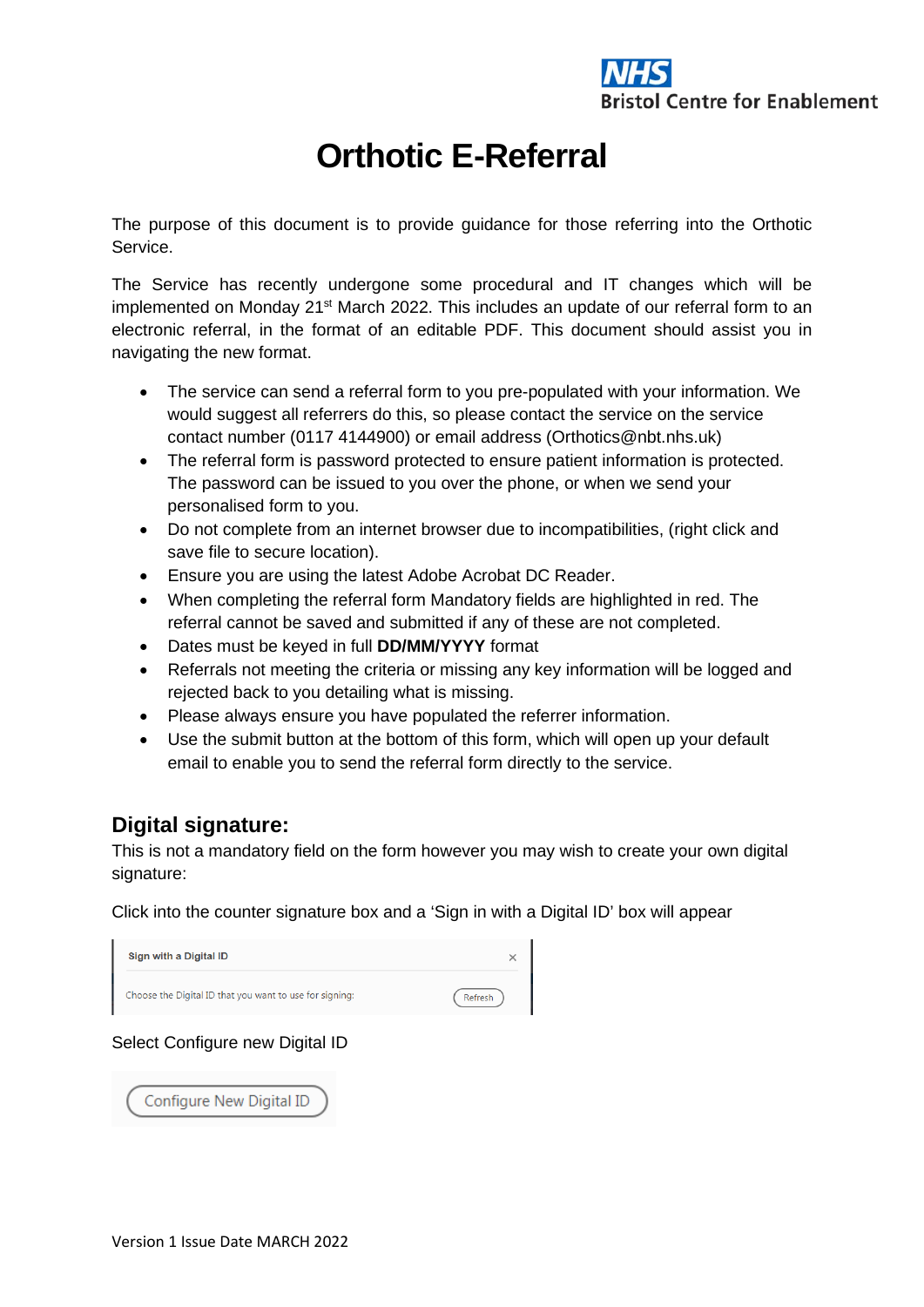## **Centre for Enablement**

You then have a few options to enable the signature to be created; this can either be by uploading a scanned copy of your signature, by linking to your smartcard or by creating one online through the software.

| Select the type of Digital ID: |  |                                                                                                    |  |  |
|--------------------------------|--|----------------------------------------------------------------------------------------------------|--|--|
|                                |  | Use a Signature Creation Device<br>Configure a smart card or token connected to your<br>computer   |  |  |
|                                |  | Use a Digital ID from a file<br>Import an existing Digital ID that you have<br>obtained as a file. |  |  |
|                                |  | Create a new Digital ID<br>Create your self-signed Digital ID                                      |  |  |

## **Further Troubleshooting:**

- We understand there may be teething issues with the new referral process, please ensure you have read this document and only contact the service if you can't resolve.
- Please be aware we CANNOT accept new referrals over the phone.
- The PDF requires a software called Javascript to work correctly. There will be a message in a yellow bar at the top of the document if this software is not enabled.

| 3 JavaScript is currently disabled and this document uses it for some features. Enabling JavaScript can lead to potential security issues. | <b>Options</b><br><b>Help</b> |
|--------------------------------------------------------------------------------------------------------------------------------------------|-------------------------------|
| If you select Options, and then enable Javascript it should then allow you to edit the<br>document.                                        |                               |



- If this doesn't work it may be that your organisation has disabled the use of Javascript, in this instance then you will not be able to use the submit function at the bottom of the form.
- If this is the case, you can complete the file and then save/send to [Orthotics@nbt.nhsl.uk.](mailto:Orthotics@nbt.nhsl.uk) Alternatively, you can use the word referral form which is still available on our website, but must only be used as a last resort.